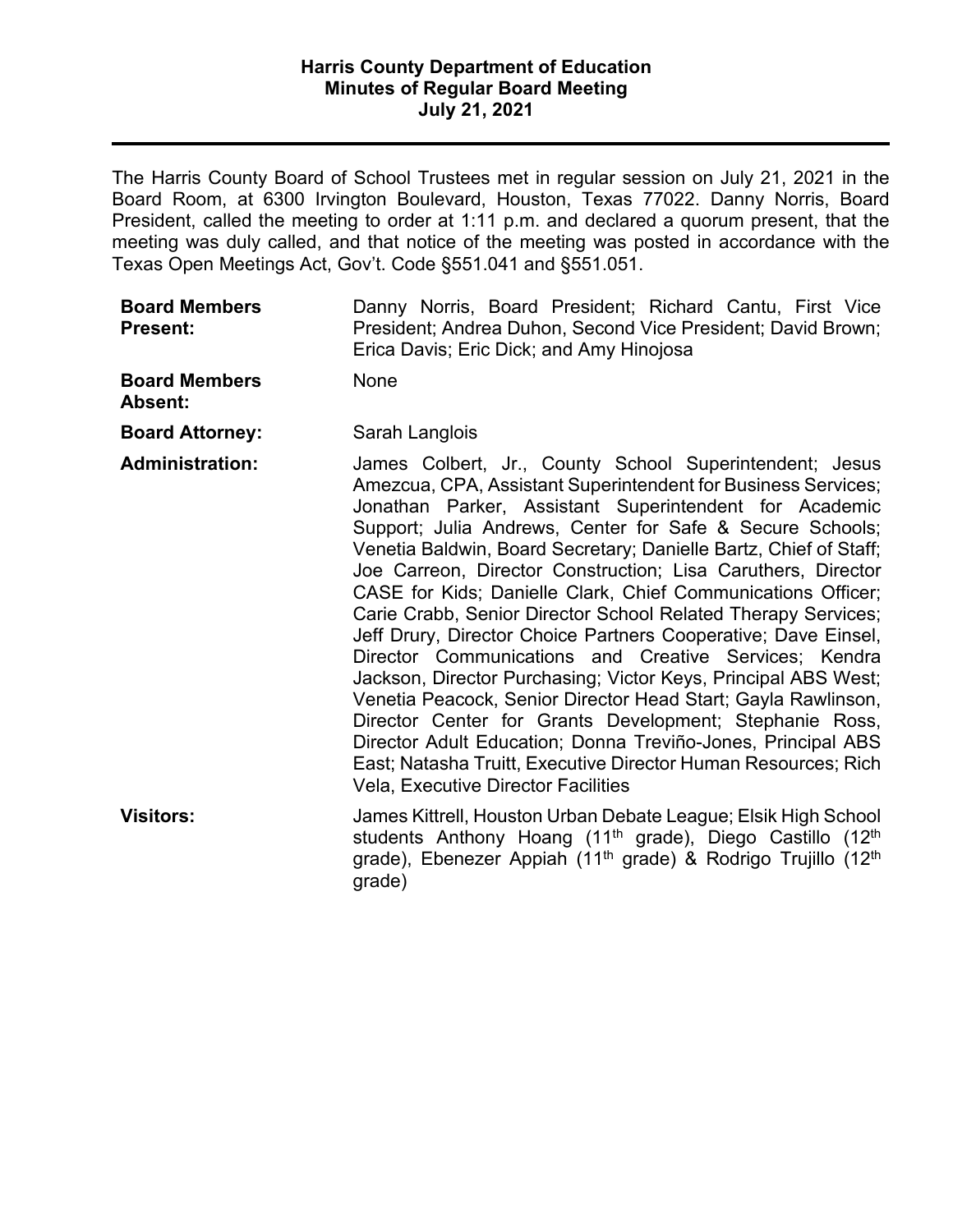- 1. **Invocation**  Jessica Bermea, Business Services
- 2. **Pledge of Allegiance to the US flag**  Junior Board Members
- 3. **Pledge of Allegiance to the Texas flag**  Junior Board Members
- President 4. **Swearing in of Junior Board Members and Board Resolution** - Danny Norris, Board

 *Motion made by Eric Dick, seconded by Andrea Duhon to adopt the Junior Board Member Board Resolution.* 

*Motion passes with 7-0 voting to adopt the resolution.* 

5. **Public Hearing** for the purpose of considering the proposed HCDE fiscal year 2022 budget.

*Jesus Amezcua presented an overview of the fiscal year 2022 budget.* 

*No one from the public addressed the board during the public hearing.* 

*1:28 pm: Eric Dick exited the room.* 

*1:33 pm: Eric Dick returned.* 

*The board agreed to consider item 9.A. at this point in the agenda.* 

9. A. **Consider adoption of the Harris County Department of Education FY 2021- 2022 Proposed Annual Budget totaling Out Flows for** \$154,234,536; \$62,390,032 for the General Fund, \$48,233,919 for the Special Revenue Fund, \$4,446,773 for the Debt Service Fund, \$26,299,942 for the Capital Projects Fund, \$6,200,490 for the Internal Service Fund, and \$6,663,380 for the Enterprise Fund. The adoption of this budget also incorporates the 2021-2022 proposed salary increases and schedules.

*Motion made by Amy Hinojosa, seconded by Richard Cantu to adopt the Harris County Department of Education FY 2021-2022 Proposed Annual Budget totaling Out Flows for \$154,234,536; \$62,390,032 for the General Fund, \$48,233,919 for the Special Revenue Fund, \$4,446,773 for the Debt Service Fund, \$26,299,942 for the Capital Projects Fund, \$6,200,490 for the Internal Service Fund, and \$6,663,380 for the Enterprise Fund. The adoption of this budget also incorporates the 2021-2022 proposed salary increases and schedules.* 

 *Motion passes with 7-0 voting to adopt the Harris County Department of Education FY 2021-2022 Proposed Annual Budget.* 

 (Local), a citizen who wishes to speak may do so by completing a participation request 6. **Open Forum** - Gov't Code 551.003 (5) - Public Participation. Pursuant to Policy BED card available at the Board room at least 10 minutes prior to a regular Board meeting.

 *James Kittrell from the Houston Urban Debate League gave an update on the CASE Debates initiative and discussed the recent national championship win by CASE Debates Alief ISD team.*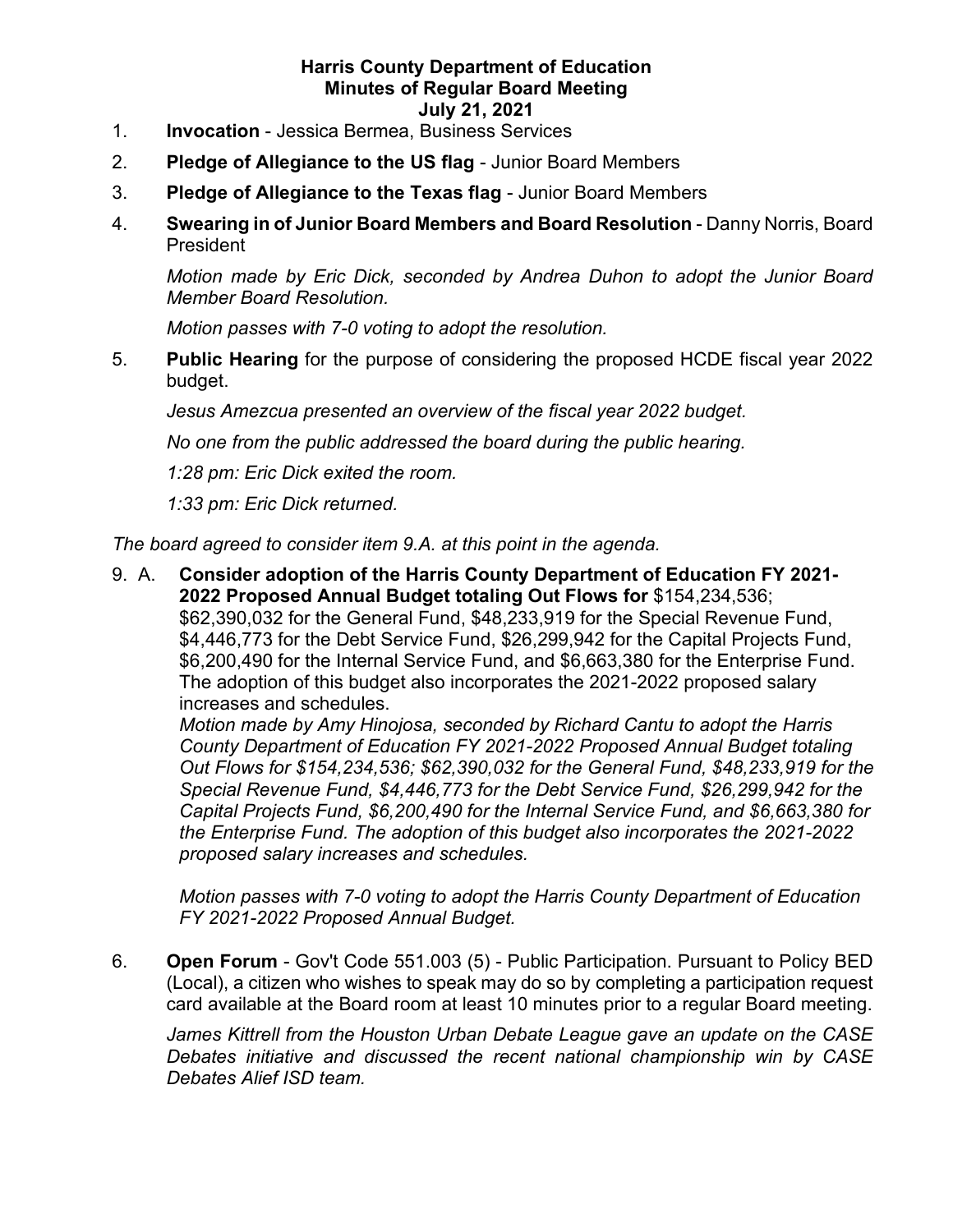#### 7. **Reports and presentations**:

Anthony Hoang (11<sup>th</sup> grade), Diego Castillo (12<sup>th</sup> grade), Ebenezer Appiah (11<sup>th</sup> grade) & Rodrigo Trujillo (12<sup>th</sup> grade) A. **Recognition of CASE Debates' national champions from Elsik High School** -

 *Richard Cantu exited the room at 1:49 p.m.* 

B. **Superintendent Monthly Report** - James Colbert, Jr.

 *Richard Cantu returned at 1:51 p.m.* 

*James Colbert, Jr. announced hiring of two new staff: Mrs. Travita Godfrey, Principal of Fortis Academy, and Dr. Cynthia Brunswick, Senior Director of the HCDE Teaching & Learning Center.* 

 *Relations Division with an HCDE presentation that can be used to discuss HCDE's mission and programs with the community. Additional talking points will be issued at The Board of Trustees were given a thumb drive by the Communications and Public a later date.* 

 *HCDE's annual convocation will be held at the Berry Center on August 20, 2021. The theme is "Let's Rodeo."* 

- C. **Announcement of award from the Association of School Business Officials International (ASBO) for the HCDE 2020 Comprehensive Annual Financial Report (CAFR)** - Jesus Amezcua, Assistant Superintendent for Business Services
- D. **Annual Division Update on Business Services**  Dr. Jesus Amezcua, Assistant Superintendent for Business Services
- E. **Annual Division Update on Purchasing**  Kendra Jackson, Director
- F. **Other reports from Board members** concerning attendance or participation in a board or HCDE-related conference, event, activity, or committee; accolades for an HCDE staff member or other deserving person.

 *Academic Behavior School West on July 15, 2021. Danny Norris reported on his participation as a judge for the EcoBot Challenge at* 

G. **Report of Board Committees** - Committee Chairs

 *and thanked James Colbert, Jr. for his work and commitment to children. Erica Davis expressed her enthusiasm with ongoing initiatives of HCDE committees* 

H. **Monthly Financial Reports through 06/30/2021**- Jesus Amezcua, Assistant Superintendent for Business Services

 *Andrea Duhon exited the room at 2:14 p.m. Andrea Duhon returned at 2:17 p.m.* 

Andrea Duhon returned at 2:17 p.m.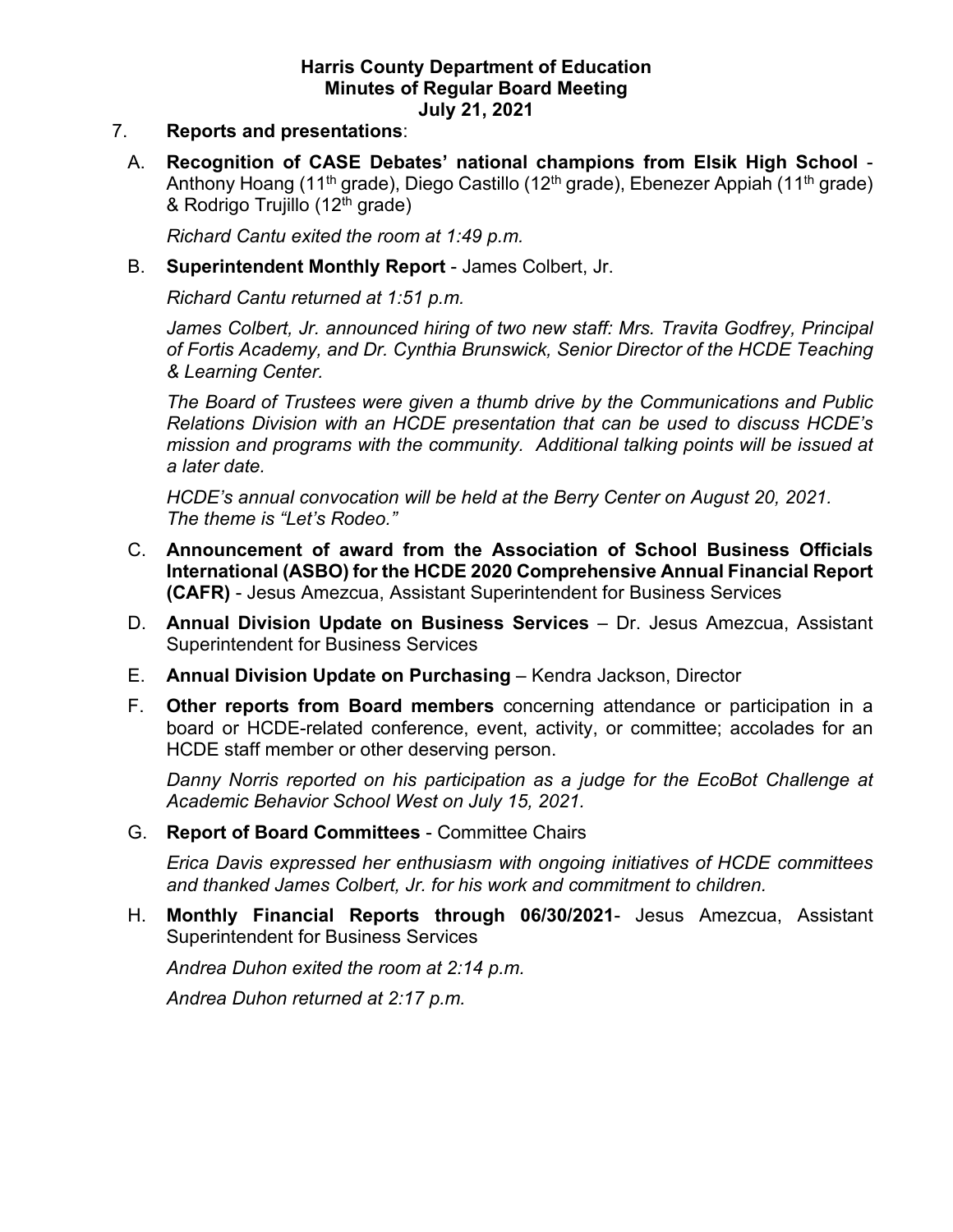*No one requested to remove any items from the consensus agenda. Motion made by Amy Hinojosa, seconded by Andrea Duhon to approve all items under the consensus*  agenda.

*Motion passes with 7-0 voting to approve all items under the consensus agenda.* 

## 8. **ACTION ITEMS – CONSENSUS**

- A. Consider approval of the following Business Services items:
	- 1. Monthly Disbursement Report
	- 2. Monthly Budget Amendment Report
	- 3. Monthly Investment Report for June 2021

## B. **Consider approval of the following Board Meeting Minutes**

- 1. 06/15/2021 Budget Committee Meeting
- 2. 06/15/2021 Special Board Meeting
- 3. 06/16/2021 Government Relations Committee Meeting
- 4. 06/16/2021 Board Meeting Minutes

## C. **Consider acceptance of the following grant award:**

- 1. **Acceptance of funds totaling \$1,700,000 from the Texas Education Agency** for CASE for Kids' Nita M. Lowey 21st Century Community Learning Center(s) Cycle 11, Year 1 grant for the period 07/01/2021 through 07/31/2022; CASE for Kids anticipates serving 1,046 students and hiring 13 full-time positions and up to 50 quarter-time positions with these grant funds.
- D. **Consider ratification/approval of the following Interlocal Contracts and contract awards for County Connections-Youth Summer Initiative:** 
	- \$999,658; and Katy ISD (1390 students served in FY20) in the amount of \$2,573,898. 1. **Approval of Interlocal (revenue) contracts for FY 2022 for Therapy Services in the aggregate amount of \$3,573,556 with School-Based Therapy Services and the following districts:** Spring ISD (441 students served in FY20) in the amount of
	- 2. **Approval of Interlocal (revenue) contract with Spring Branch ISD and the Center for Safe and Secure Schools Division for School Safety Audits over a two-year cycle** (July 26, 2021 through June 30, 2023) in an amount not to exceed \$70,268, servicing 62 sites.
	- Porte ISD for seven (7) in-county annual contracts in the amount of \$144,235 (\$20,605 3. **Approval of Interlocal (revenue) contract for FY 2022 in the aggregate amount of \$391,495 with Academic and Behavior School East with the following district:** La each); Spring ISD for twelve (12) in-county annual contracts in the amount of \$247,260 (\$20,605 each); for the contract period of 8/23/2021 through 06/03/2022.
	- 4. **Approval of Interlocal (revenue) contracts for FY 2022 in the aggregate amount of \$281,372 with Highpoint School East with the following districts:** Deer Park ISD for nine (9) in-county annual contracts in the amount of \$90,441 (\$10,049 each); Galena Park ISD for five (5) in-county annual contracts in the amount of \$50,245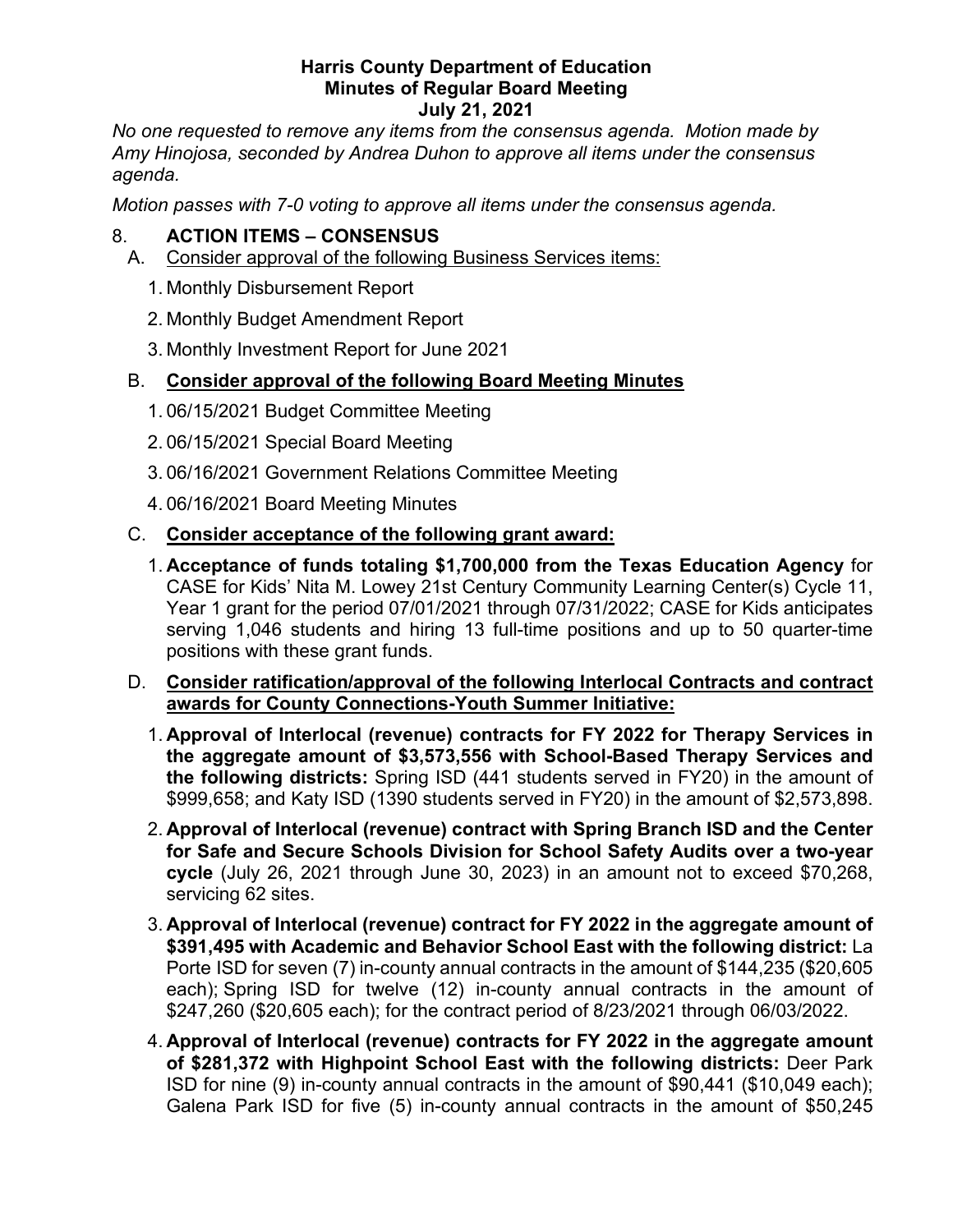\$60,294 (\$10,049 each); and Spring Branch ISD for eight (8) in-county annual (\$10,049 each); La Porte ISD for six (6) in-county annual contracts in the amount of contracts in the amount of \$80,392 (\$10,049 each) for the contract period of 08/23/2021 through 06/03/2022.

- 5. **Approval of Interlocal (revenue) contract for Summer School FY 2021 in the**  (ESY-Summer School) contracts in the amount of \$92,896 (\$5,806 each) for the time **aggregate amount of \$92,896 with Academic and Behavior School West with the following district:** Fort Bend ISD for sixteen (16) out of-county Extended School Year period of 06/14/2021 through 07/16/2021.
- \$412,100 to \$427,934 (an increase of \$15,834) for three (3) additional units for FY 6. **Approval of Addendum #1 to Interlocal (revenue) contract between Academic and Behavior School West and Houston ISD** to increase the aggregate amount from 2021 Extended School Year Services (ESY) Summer School (in-county \$5,278) for the time period of 06/14/2021 through 07/16/2021.
- awards of \$20,000 in Partnership Project funding, and a prior award of \$15,000 in City Connections funding for a total aggregate amount of \$55,000. County Connections will 7. **Ratification of award RFP#21/044KJ for County Connections-Youth Summer Initiative and Approve aggregate expenditures of \$55,000 from CASE for Kids to Social Motion Inc.:** County Connections' grant award (Expenditure Contracts) totaling \$20,000 for Social Motion Inc. for Summer 2021 programming is in addition to prior increase number of students served, number of sites served and/or timeframe in which students are served.
- 8. **Ratification of award RFP#21/044KJ for County Connections-Youth Summer Initiative and Approve aggregate expenditures of \$90,000 from CASE for Kids to the YMCA of Greater Houston:** County Connections' grant award (Expenditure Contracts) totaling \$30,000 for YMCA of Greater Houston for summer 2021 programming is addition to prior awards of \$40,000 in Partnership Project funding and \$20,000 in City Connections funding for a total aggregate amount of \$90,000. County Connections will increase number of students served, number of sites served and/or timeframe in which students are served.
- 9. **Ratification of award RFP#21/044KJ for County Connections-Youth Summer Initiative and Approve aggregate expenditures of \$58,900 from CASE for Kids to the Houston Tennis Association:** County Connections' grant award (Expenditure Contracts) totaling \$30,900 for Houston Tennis Association for Summer 2021 programming is in addition to prior awards of \$20,000 in Partnership Project funding and \$8,000 Select Service funding for a total aggregate amount of \$58,900. County Connections will increase number of students served, number of sites served and/or timeframe in which students are served.
- 10. **Ratification of award RFP#21/044KJ for County Connections-Youth Summer Initiative and Approve aggregate expenditures of \$81,100 from CASE for Kids to Multicultural Counseling and Education for the Arts (MECA) per CH Local FY21:**  County Connections' grant award (Expenditure Contracts) totaling \$20,000 for MECA Dow School for Summer 2021 programming is in addition to prior awards of \$40,000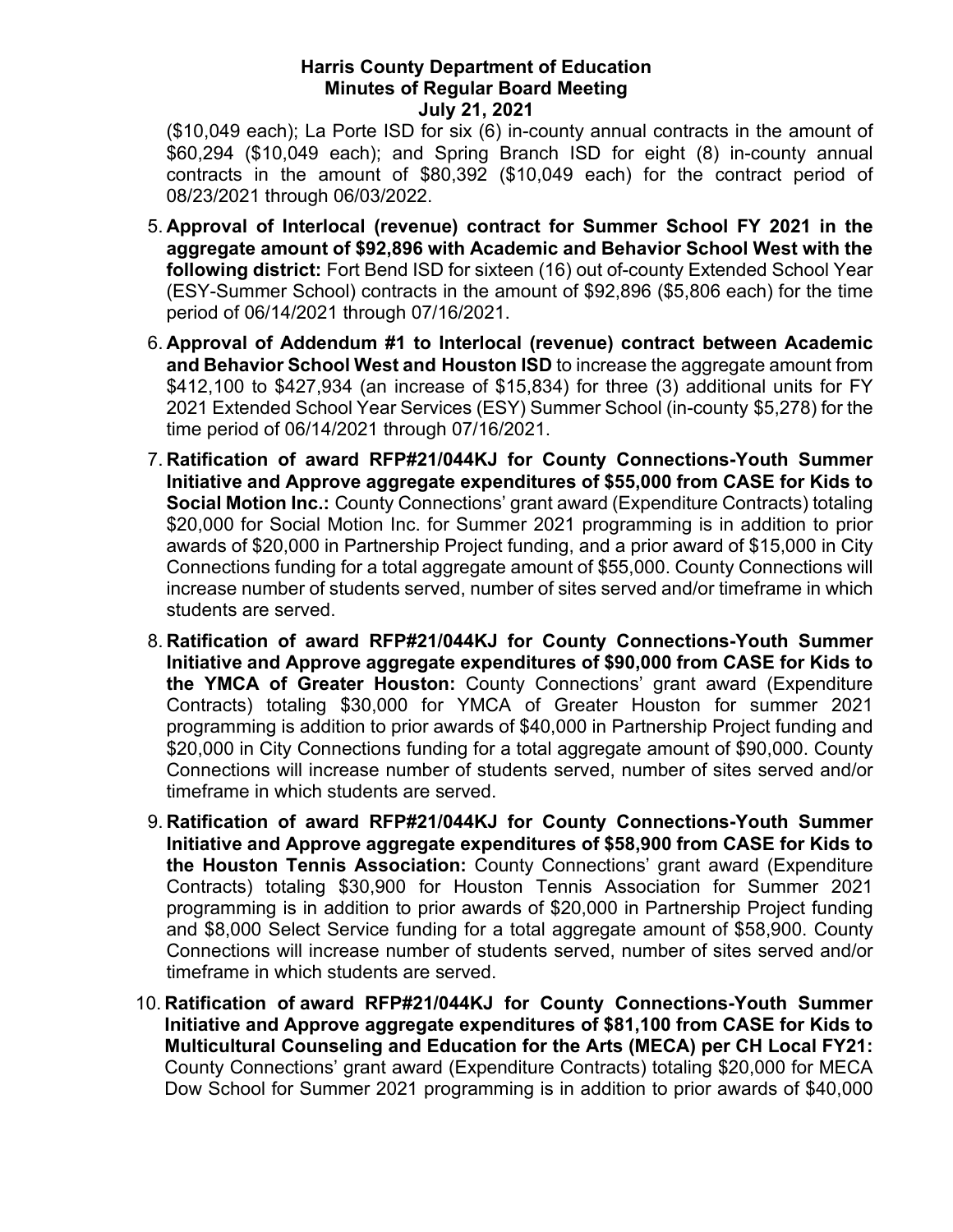in Partnership Project, \$5,000 in City Connections, and \$16,100 in Select Services. County Connections will increase number of students served, number of sites served and/or timeframe in which students are served.

- (Expenditure Contracts) totaling \$30,000 for Boys and Girls Club of Greater Houston for Summer 2021 programming is in addition to prior awards of \$40,000 in Partnership 11. **Ratification of award RFP#21/044KJ for County Connections-Youth Summer Initiative and Approve aggregate expenditures of \$80,000 from CASE for Kids to Boys and Girls Club of Greater Houston:** County Connections' grant award Project funding and \$10,000 in City Connections funding for a total aggregate amount of \$80,000. County Connections will increase number of students served, number of sites served and/or timeframe in which students are served.
- E. Consider approval of the following items for the HCDE Choice Partners Cooperative:
	- **Modular Buildings & Related Items with the following vendors:** Aries Building 1. **Approval of Contract Renewal option for job no. 18/061JN for JOC-IDIQ for**  Systems, LLC (#18/061JN-01), and JR Thomas Group, Inc. (#18/061JN-03) for the period 08/15/2021 through 08/14/2022.
	- **vendors:** Alboum & Associates dba Alboum Translation Services (#19/047KC-2. **Approval of Contract Renewal option for job no. 19/047KC for Communications, Creative and Marketing Services & Related Items with the following**  01); Love Advertising, Inc. (#19/047KC-03), and Versa Creative Group, Inc. (#19/047KC-04) for the period 08/21/2021 through 08/20/2022.
	- 3. **Approval of Contract Renewal option for job no. 19/048MR for Pest, Lawn, Pool Chemical Supplies & Services with the following vendors:** Copesan Service, Inc. dba Holder's Pest Solutions (#19/048MR-01), and JR Simplot Company dba Simplot (#19/048MR-02) for the period 08/21/2021 through 08/20/2022.
	- 4. **Approval of Contract Renewal option for job no. 19/051TP Frozen Dessert Products with the following vendors:** Dippin' Dots (19/051TP-02), and Southern Ice Cream (19/051TP-03) for the period 08/22/2021 through 08/21/2022.
	- (#20/046SG-05); JW Drouin & Associates dba J. Harding & Co. (#20/046SG-08); 5. **Approval of Contract Renewal option for job no. 20/046SG for Award Jackets, Apparel, Screen Printing and Embroidery with the following vendors**: 4imprint, Inc. (#20/046SG-01); Balfour Company (#20/046SG-04); Buffalo Specialties, Inc. Marketing Magic International, Ltd (#20/046SG-09); Tejas Office Products, Inc. (#20/046SG-12); Texas Music Festivals Enterprise, Inc. (#20/046SG-13), and Trademarks Promotional Products, LP (#20/046SG-14) for the period 08/19/2021 through 08/18/2022.
	- Services (#21/039MR-04); Dura Pier Facilities Services, LTD dba Facilities Sources 6. **Approval of the Contract Award for job no. 21/039MR for Job Order Contracting IDIQ Minor Construction with the following vendors:** Aggieland Construction, Ltd (#21/039MR-01); Blue Ox Construction, Inc. (#21/039MR-02); Brown & Root Industrial Services, LLC (#21/039MR-03); RMB Management, LLC dba Corestone Construction (#21/039MR-05); Falkenberg Construction Co., Inc. (#21/039MR-06); Flintco, LLC (#21/039MR-07); Generocity Services, Inc. (#21/039MR-08); H.B. Neild & Sons, Inc.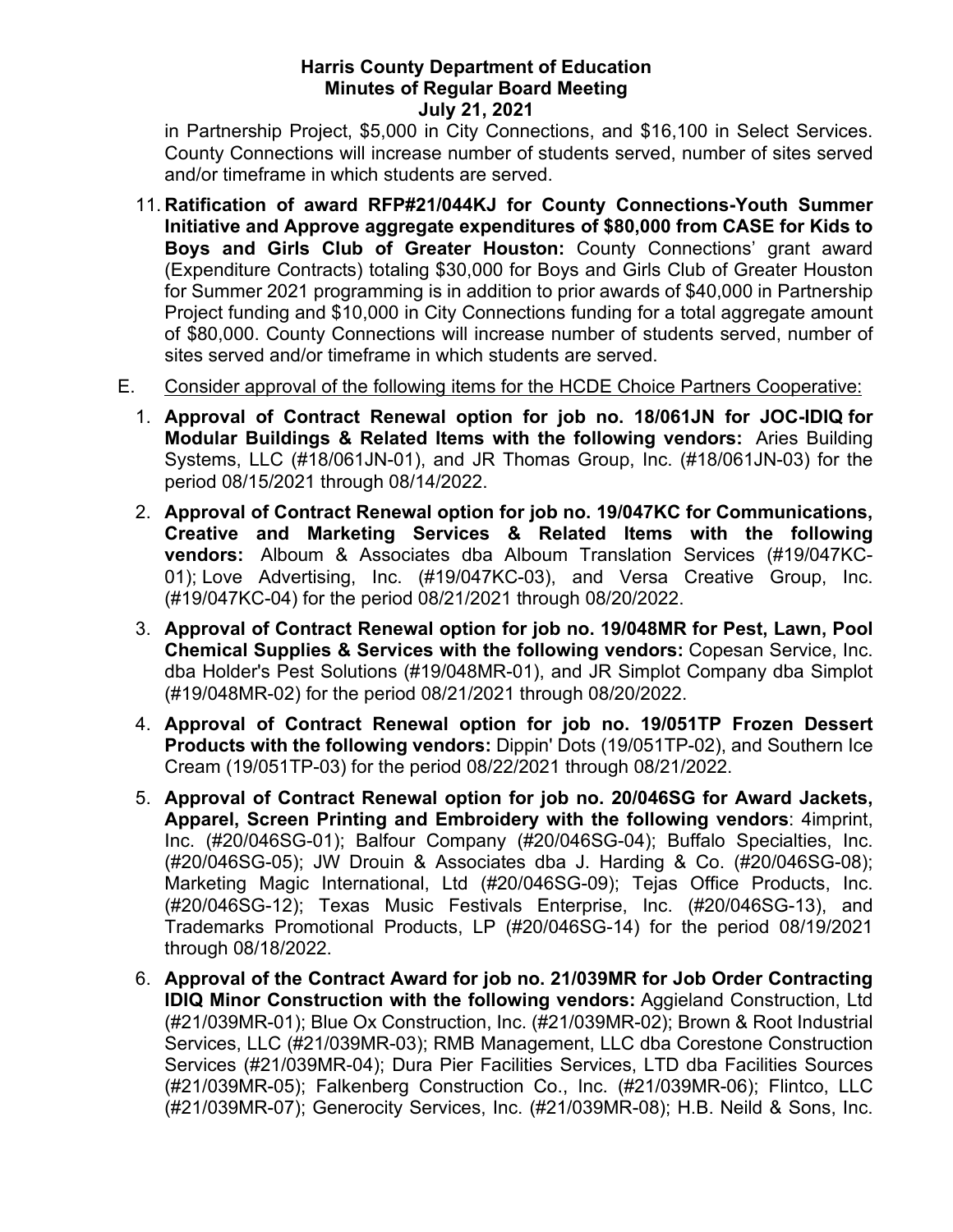Trevino Group, Inc. (#21/039MR-16) for the period 07/21/2021 through 07/20/2022. (#21/039MR-09); Domingo V. Lopez, III dba JL Squared Construction (#21/039MR-10); Quad-Tex Construction, Inc. (#21/039MR-11); SDB, Inc. (#21/039MR-12); Sterling Structures, Inc. (#21/039MR-13); The Pounds Group, LLC dba Sullivan Contracting Services (#21/039MR-14); Texas General Contractors, Inc. (#21/039MR-15), and The

- **Commemorative Items with the following vendors:** 4imprint, Inc. (#21/048SG-01); 7. **Approval of the Contract Award for job no. 21/048SG for Promotional and**  Blink Marketing, Inc. (#21/048SG-02); Buffalo Specialties, Inc. (#21/048SG-03), and Liberty Data Products, Inc. dba Liberty Office Products (#21/048SG-04) for the period 07/21/2021 through 07/20/2022.
- (#21/058MJ-01), and Vistra Preferred, Inc. dba TXU Energy Retail Company, LLC 8. **Approval of the Contract Award for job no. 21/058MJ for Energy Purchase with the following vendors:** NRG Energy, Inc. dba Reliant Energy Retail Services, LLC (#21/058MJ-02) for the period 07/21/2021 through 07/20/2022.
- 9. **HCDE Interlocal Agreements with:** Barbers Hill ISD, Mont Belvieu, Texas Signature Only; Deer Park ISD, Deer Park, Texas - Signature Only; Cisco ISD, Cisco, Texas; New Mexico State University (NMSU), Las Cruces, New Mexico - Signature Only, and Polk County, Livingston, Texas.
- F. Consider approval of the following items for Internal Purchasing:
	- 1. **Approval of Contract Renewal option for job no. 17/046MR for Playground Equipment and Supplies with the following vendor:** Kaplan Early Learning Company for the period of 08/16/2021 through 08/15/2022.
	- 2. **Approval of Contract Renewal options for job no. 18/049YR for CASE for Kids After School and Summer Direct Service Providers with the following vendors:** Alliance Financial Ministries, Inc., American Robotics Academy (Animation Station Inc), Color of Life (Color of Life Community Resource & Activity Center), JumpBunch (CSCRM, Inc.), Mad Science of Houston (Little Scientists Inc.), and Young Picassos Houston for the period of 08/15/2021 through 08/14/2022.
	- 3. **Approval of Contract Renewal option for job no. 19/050IA - Contracted Services for the Teaching Learning Center with the following vendor:** PrepForward, for the period of 9/01/2021 through 8/31/2022.
	- **Compensation Insurance for HCDE through the Texas Association of School**  4. **Approval of Contract Renewal option for job no. 20/044KJ for Workers' Boards (TASB) Risk Management Fund** (fully insured product) for the period of 09/01/2021 through 08/31/2022 and the contract with TASB Risk Management Fund for the period of 09/01/2021 through 08/31/2022 in the amount of [\\$395,211.00](https://395,211.00).
	- 5. **Approval of Contract Award for job no. 21/051KJ for Depository Banking Services**  for HCDE with the following proposer: J.P. Morgan Chase Bank for the period of 09/01/2021 through 08/31/2023.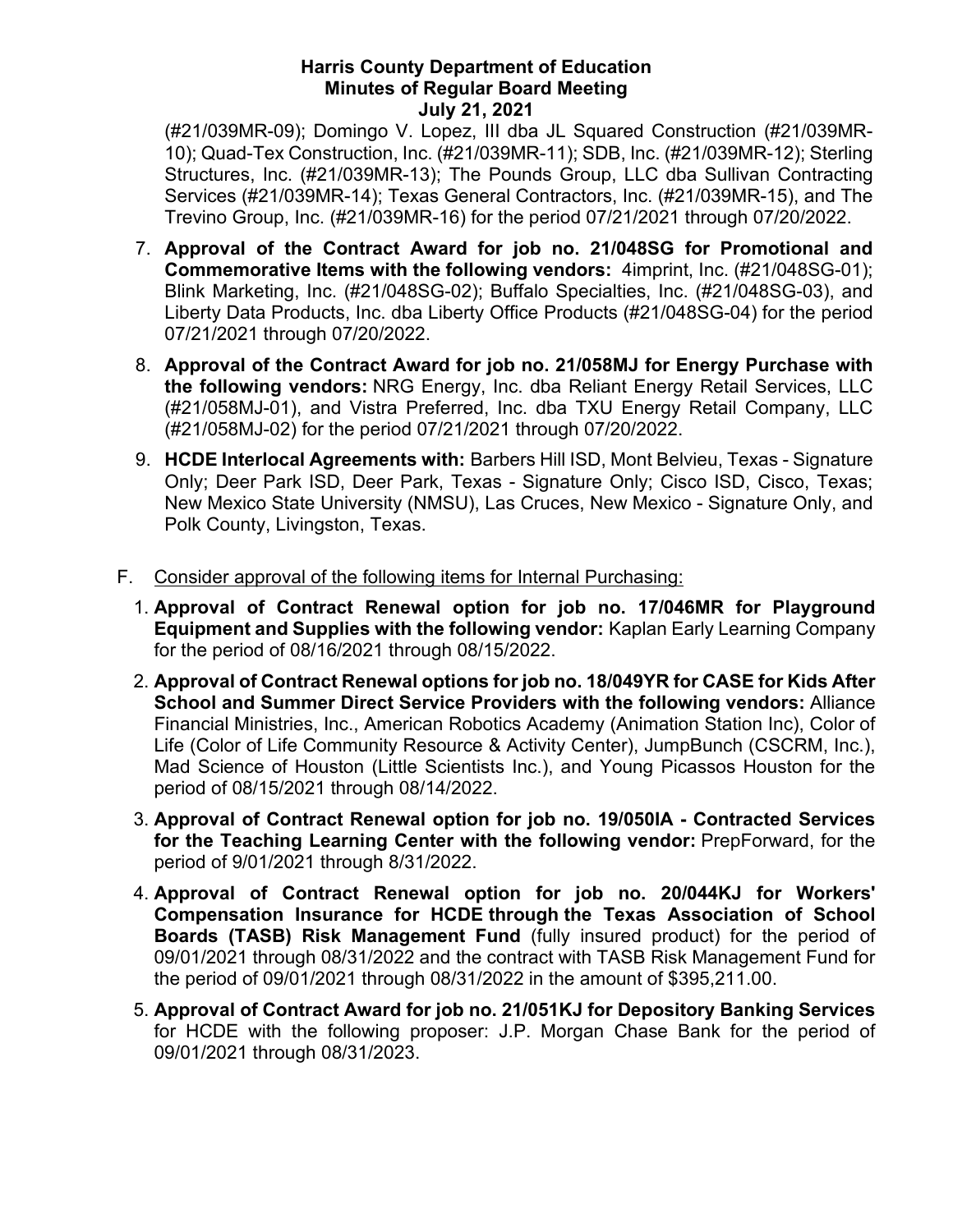- **Bond Counsel Services for HCDE's Public Facility Corporation as follows:** (1) approval of a pool of vendors for job no. 21/052KJ for the period of 07/21/2021 through 07/20/2026 consisting of the following vendors Orrick, Herrington & Sutcliffe, 6. **Consideration and Approval of Contract Award for vendors for job no.21/052KJ**  Escamilla & Poneck, LLP, Hardwick Law Firm, LLC, and Hunton Andrews Kurth LLP; and (2) approval of a resolution authorizing Orrick, Herrington & Sutcliffe LLP to serve as HCDE and HCDE PFC's Primary Bond Counsel and the remaining firms as Secondary Bond Counsel, subject to annual appropriations of funding.
- LLC, Stifel, Nicolaus & Company, Inc., and Tijerina Galvan Lawrence, LLC, for the remaining firms as Secondary Financial Advisors, subject to annual appropriations of 7. **Approval of Contract Award for pool of vendors for job no. 21/053KJ Financial Advisory Services for Harris County Department of Education and HCDE's Public Facility Corporation with the following proposer(s):** U.S. Capital Advisors, LLC, Estrada Hinojosa & Company, Inc., Hilltop Securities, Inc., Masterson Advisors, period of 07/21/2021 through 07/20/2026, and approval of U.S. Capital Advisors, LLC to serve as HCDE and HCDE PFC's Primary Financial Advisor and the funding.
- **Division with the following proposer(s):** Dellahniia; FocalPointK12, Inc.; Fuel Up 8. **Approval of Contract Award for job no. 21/056YR Short Term Vocational Training Programs for Harris County Department of Education Adult Education**  For Life Foundation, Inc.; I'm Changing The Narrative, Inc.; Konnecting the Dots Developmental Institute; Launch Point CDC, Inc.; and U-Bridge Project Consulting Services for the period of 07/21/2021 through 07/20/2026, subject to annual appropriations of funding.
- SOA Fin 1st, (job no. 20/019KJ) for a total amount of \$80,000. 9. **Approval to amend CH Local 2021 allowable maximum contract amount** for

# 9. **ACTION ITEMS - NON-CONSENSUS**

B. **Consider approval of estimated reserved fund balances for non-spendable, restricted, committed assigned and unassigned** under the Governmental Accounting Standards Board (GASB) 54. (This is an annual requirement to project our end of the year fund balance to meet GASB accounting standards. Once the audit is completed, the final fund balances will be reported at the January Board Meeting).

 *Motion made by Richard Cantu, seconded by Erica Davis to approve estimated reserved fund balances for non-spendable, restricted, committed assigned and unassigned under the Governmental Accounting Standards Board (GASB) 54. (This is an annual requirement to project our end of the year fund balance to meet GASB accounting standards. Once the audit is completed, the final fund balances will be reported at the January Board Meeting).* 

 *Motion passes with 7-0 voting to approve.* 

- C. **Consider first reading of the following revised local policies:** 
	- a. CH(Local)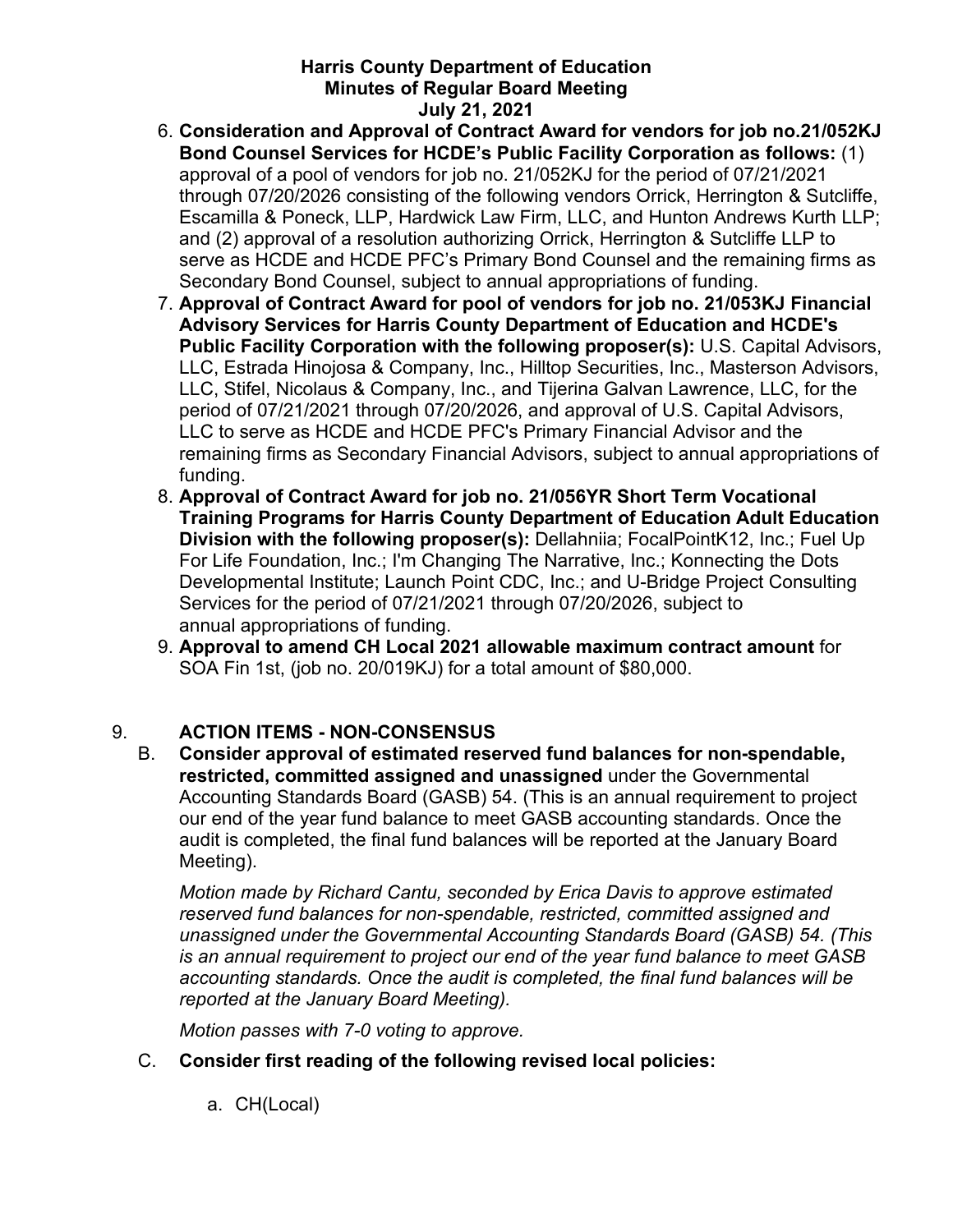- b. CQB(Local)
- c. CV(Local)
- d. DCD(Local)
- e. DCE(Local)
- f. DEC (Local)
- g. FFAC(Local)
- h. GKA(Local)

*No action was taken on this item.* 

D. **Consider approval of Memorandum of Understanding between HCDE and the Education Foundation of Harris County for the Partners in Education Project**, providing \$400,000 for grants, scholarships, and sponsorship activities (plus approximately \$35,000 in rollover funds form FY2021), and the Tools for Teachers Program, providing \$200,000 for educators' supplies, for a term of July 22, 2021 through August 31, 2022.

*Motion made by Andrea Duhon, seconded by Richard Cantu to approve Memorandum of Understanding between HCDE and the Education Foundation of Harris County for the Partners in Education Project, providing \$400,000 for grants, scholarships, and sponsorship activities (plus approximately \$35,000 in rollover funds form FY2021), and the Tools for Teachers Program, providing \$200,000 for educators' supplies, for a term of July 22, 2021 through August 31, 2022.* 

*Motion passes with 7-0 voting to approve.* 

 **Nash Industries contract for renovations to the existing La Porte Head Start Campus.** (Funds to be used from Head Start budget are [\\$3,189.73](https://3,189.73) and the E. **Consider the approval for Change Order #2 in the amount of \$[4,384.53](https://4,384.53) to the**  remaining [\\$1,194.80](https://1,194.80) will be deducted from the architect's fee.)

 *existing La Porte Head Start Campus. (Funds to be used from Head Start budget Motion made by David Brown, seconded by Richard Cantu to approve Change Order #2 in the amount of [\\$4,384.53](https://4,384.53) to the Nash Industries contract for renovations to the are \$[3,189.73](https://3,189.73) and the remaining \$[1,194.80](https://1,194.80) will be deducted from the architect's fee.).* 

*Motion passes with 7-0 voting to approve.* 

 Development Center (RFP 21/029IA) in the amount of \$117,000 and Successful Starters Learning Academy II (RFP 21/029IA) in the amount of \$117,000. Each contract will be valid 08/01/2021 through 08/31/2022 (Fully funded by the Head F. **Consider approval of HCDE Early Head Start Child Care Partnerships (EHS-CCP) contracts with the following vendors**: Community Partners Early Childhood Start/Early Head Start grants).

 *Motion made by David Brown, seconded by Richard Cantu to approve HCDE Early Head Start Child Care Partnerships (EHS-CCP) contracts with the following vendors: Community Partners Early Childhood Development Center (RFP 21/029IA) in the amount of \$117,000 and Successful Starters Learning Academy II (RFP 21/029IA) in*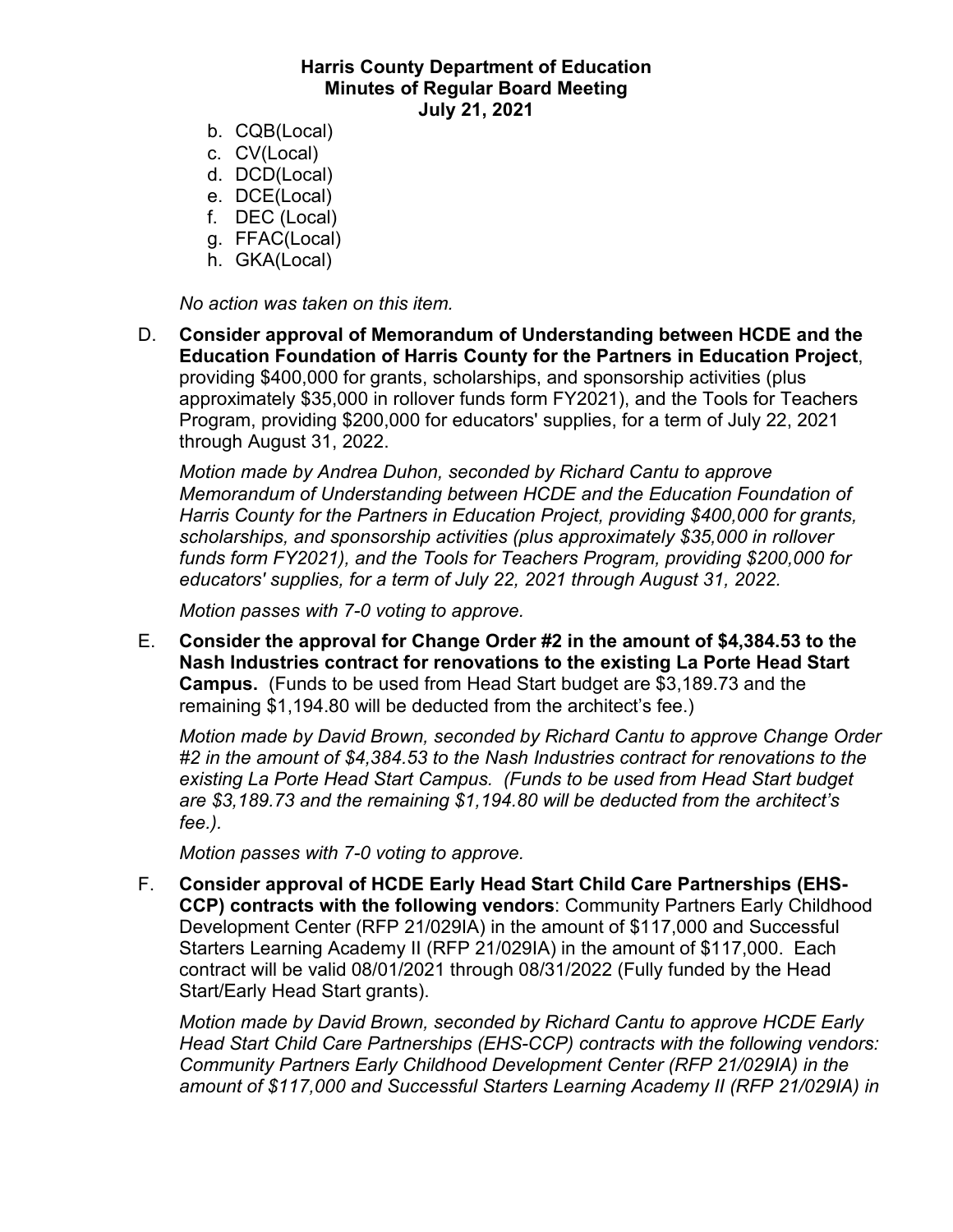*(Fully funded by the Head Start/Early Head Start grants). Motion passes with 7-0 voting to approve. the amount of \$117,000. Each contract will be valid 08/01/2021 through 08/31/2022* 

G. **Consider approval of consent to assignment of contract(s) by Trusted Capital Group to HUB International Limited (Vendor is part of the cafeteria plan and 401a and 403b administrator).** 

 *Motion made by Richard Cantu, seconded by David Brown to approve consent to assignment of contract(s) by Trusted Capital Group to HUB International Limited (Vendor is part of the cafeteria plan and 401a and 403b administrator).* 

*Motion passes with 7-0 voting to approve.* 

*The Board entered into Executive Session at 2:33 p.m.* 

- 10. **EXECUTIVE SESSION** Under the Texas Government Code pursuant to any and all purposes permitted by Sections 551.001-551.084, including, but not limited to: 551.071; 551.074
	- A. **Deliberate** the appointment, employment, evaluation, reassignment, duties, discipline and/or dismissal of HCDE employees.
	- B. **Deliberate** the purchase, exchange, sale and/or value of real property(ies) and obtain legal advice regarding same.

*The Board entered into Open Session at 3:30 p.m.* 

- 11. **RECONVENE** for possible action on items discussed in executive session
- 12. **Discussion and possible action regarding future agenda items**

*Danny Norris requested an update on the small business program for contracts awarded since October 2020 at the November 2021 Board meeting.* 

 *with speakers during public comment at Board meetings. This item will be added to the agenda of the next Policy Committee meeting. Eric Dick requested a review, at a future meeting, of Board policy regarding engaging* 

## 13. **INFORMATION ITEMS**

- A. **HR Information Items**
- B. **Employee Count**
- C. **Notice to board members of federal interest relating to Coolwood Head Start**
- D. **The CASE for Kids Division awards three school districts and two charter school systems (aggregate amount \$550,700),**for delivery of comprehensive programs for the 2020-2021 school year: Alief ISD, Houston ISD, Pasadena ISD, Academy of Accelerated Learning Charter and Rhodes Performing Arts Charter.
- E. **The CASE for Kids Division awards 43 nonprofit organizations (aggregate amount \$625,000), for delivery of comprehensive programs,** short-term projects